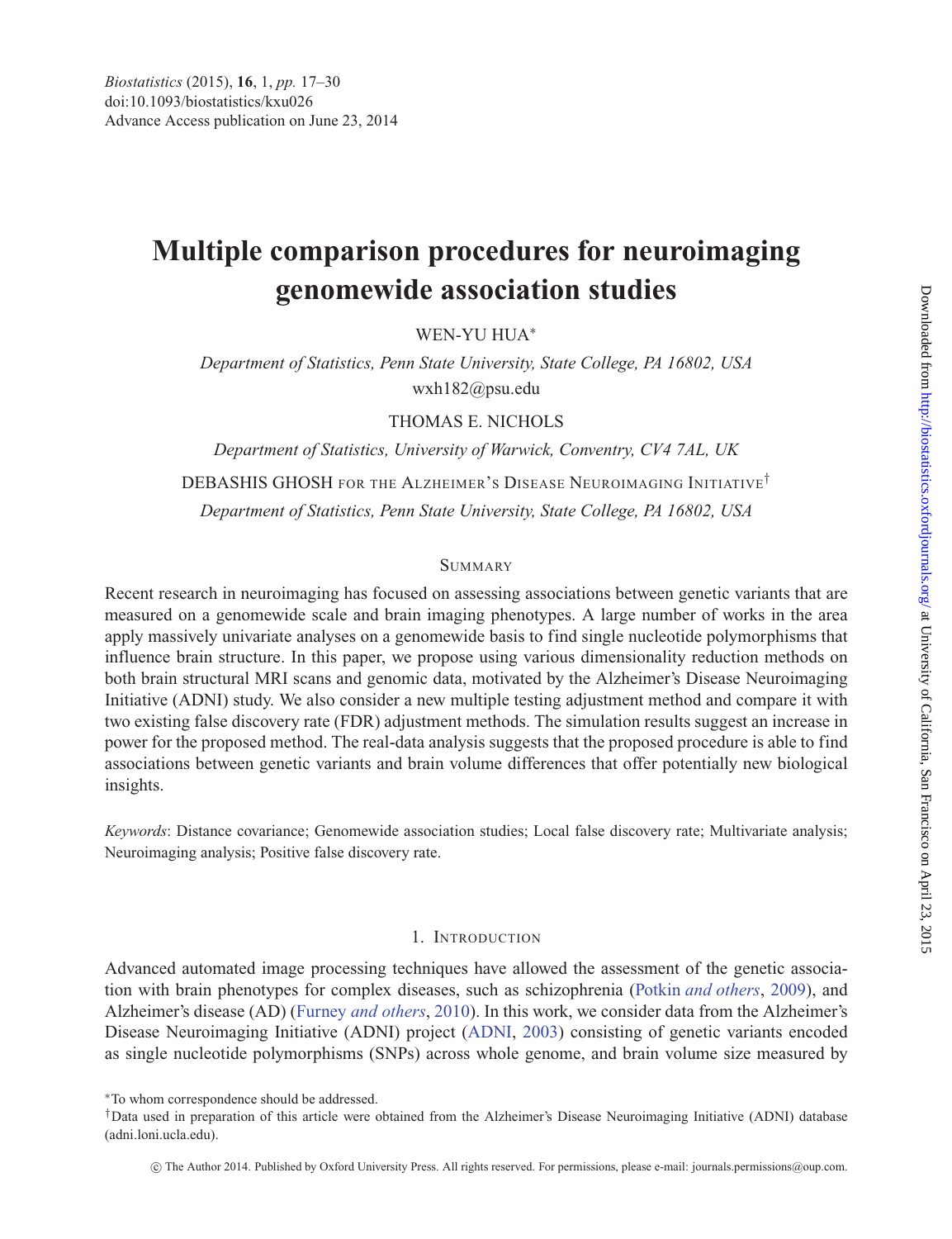tensor-based morphometry (TBM) based on structural magnetic resonance imaging (MRI) scans. Specifically, TBM computes the volume of a local brain region in a given subjects' MRI relative to an average template image based on healthy subjects. Since a signature of AD is the thinning of cortical gray matter and an increase of cerebral spinal fluid volume (particularly in the ventricles), TBM is sensitive to AD-related changes through decreases in volume of the cortex, and increases in volume of the ventricles. Therefore, the goal of this work is to find the genetic variants that result in change of brain volumes.

Stein *[and others](#page-13-1)* [\(2010a\)](#page-13-1) conducted a voxelwide and genomewide study using TBM maps from each subject, where each voxel is evaluated with a regression at each SNP based on the SNP's minor allele count, and using demographic variables as features with quantitative trait as responses. In their experiment, no significant loci were found after a false discovery rate (FDR) based on the multiple testing adjustment procedure at level 0.05. In a later study, Stein *[and others](#page-13-2)* [\(2010b](#page-13-2)) performed a genomewide search on two brain phenotypes (temporal lobe and hippocampal volume) based on the prior results from the literature. To investigate the associations, they collected an independent sample for each phenotype and performed adjusted regression analysis on the baseline population. Overall, two significantly associated SNPs were identified: *r s*10845840, located on chromosome 12 within an intron of the *GRIN*2*B* gene, and *r s*2456930, which is in an intergenic region of chromosome 15. Both SNPs were significantly associated with bilateral temporal lobe volume, while no significant SNPs were found to have associations with hippocampal phenotype.

For any univariate approach to analysis, multiple testing procedures should be employed as there are many statistical tests being considered simultaneously. A recent error quantity called FDR was proposed for the multiple comparisons problem by [Benjamini and Hochberg](#page-12-2) [\(1995](#page-12-2)). Later, [Storey](#page-13-3) [\(2002](#page-13-3), [2003\)](#page-13-4) defined the positive false discovery rate (*p*FDR) that is the conditional expectation of false-positive findings given at least one positive identifications has occurred, and also proposed a *q*-value algorithm to control the *p*FDR. Efron *[and others](#page-12-3)* [\(2001b\)](#page-12-3) defined a local false discovery rate (locfdr), a Bayesian version of FDR. For its estimation, they fit a mixture model to a Gaussian transformation of the inverse cumulative distribution of the *p*-values. To relate the frequentist and Bayesian versions of FDR, Efron *[and others](#page-12-3)* [\(2001b\)](#page-12-3), Efron *[and others](#page-12-4)* [\(2001a\)](#page-12-4) and [Storey](#page-13-3) [\(2002](#page-13-3)) proved that the FDR controlled by the Benjamini and Hochberg procedure is equivalent to empirical Bayesian FDR given the rejection regions. Furthermore, Newton *[and others](#page-13-5)*[\(2003](#page-13-5)) proposed a hierarchical mixture of Gammas for the multiple comparisons problem and [Muralidharan](#page-13-6) [\(2010\)](#page-13-6) showed that the locfdr estimation controls FDR/*p*FDR over the entire exponential distribution family.

The previously published ADNI analyses were able to find associated SNPs or genes that are likely to be related to some specific voxels of the brain scans. However, neighboring structures of the brain were not being considered, and this information could play an important role in associations with disease risk. In this work, this issue is addressed by combining the neighboring voxels into 119 regions based on the GSK CIC atlas (Tziortzi *[and others](#page-13-7)*, [2011\)](#page-13-7), and then the effects on the regions are simultaneously assessed using the distance covariance statistic (Szekely *[and others](#page-13-8)*, [2007\)](#page-13-8), which allows for inference on the relationship between a 119-dimensional multivariate phenotype and a single SNP predictor across the entire genome.

We make two contributions to the analysis of the ADNI neuroimaging genomewide study. First, we utilize distance covariance for the analysis of genomewide association study. This framework is able to establish the relationships between genomic variants and brain structural MRI where the entire brain is a multivariate response. By considering a multivariate response variable, we reduce the number of tests being done relative to an approach such as in Stein *[and others](#page-13-1)* [\(2010a](#page-13-1)), which results in more powerful inference. Second, we propose a local fdr modeling algorithm to address the multiplicity which is to fit a two-component mixture of Gammas on the distance covariance statistics. One probabilistic output of this model is the local fdr. This leads to a decision-theoretic rule for selecting significant SNPs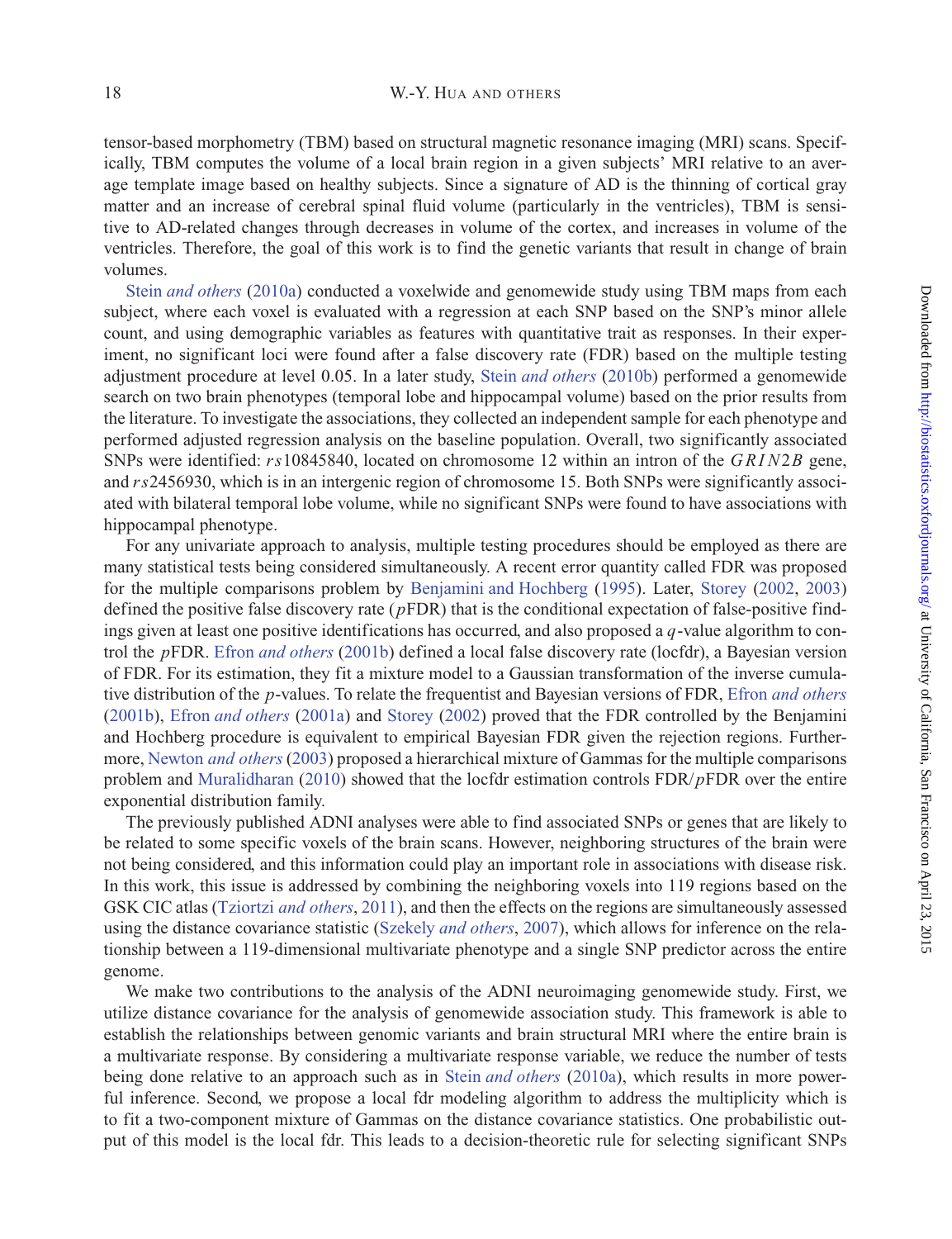that is related to the approach of Newton *[and others](#page-13-5)* [\(2003](#page-13-5)). In the multiple testing step, we also evaluate two existing methods for comparison. Based on our simulation studies and real data analysis using ADNI, experiments show that the proposed method is able to control FDR at different  $\alpha$  levels as well as provide more powerful findings than Stein *[and others](#page-13-1)* [\(2010a](#page-13-1))'s work. In addition, we also present the pathway analysis based on our significant findings in the supplementary material available at *Biostatistics* online, and show that the significant SNPs survived from our procedures provide signal enrichment functions through pathway to AD from the database for annotation, visualization and integrated discovery (DAVID).

# 2. MATERIALS

Data used in the preparation of this article were obtained from the ADNI study [\(ADNI](#page-12-1), [2003](#page-12-1)). The SNP data and the TBM data from the ADNI study are processed by Paul Thompson's group, which are the same as those used in the previous studies (Stein *[and others](#page-13-1)*, [2010a\)](#page-13-1). For the sake of completeness, we describe the genetic and imaging data preprocessing in the following section.

# 2.1 *ADNI study*

The ADNI was launched in 2003 by the National Institute on Aging (NIA), the National Institute of Biomedical Imaging and Bioengineering (NIBIB), the Food and Drug Administration (FDA), private pharmaceutical companies and non-profit organizations, as a 60 million, 5-year public–private partnership. The primary goal of ADNI has been to test whether serial MRI, positron emission tomography, other biological markers and clinical and neuropsychological assessment can be combined to measure the progression of mild cognitive impairment (MCI) and early AD. Determination of sensitive and specific markers of very early AD progression is intended to aid researchers and clinicians to develop new treatments and monitor their effectiveness, as well as lessen the time and cost of clinical trials. The principal investigator of this initiative is Michael W. Weiner, MD, VA Medical Center and University of California San Francisco. ADNI is the result of efforts of many co-investigators from a broad range of academic institutions and private corporations, and subjects have been recruited from over 50 sites across the United States of America and Canada. The initial goal of ADNI was to recruit 800 subjects, but ADNI has been followed by ADNI-GO and ADNI-2. To date these three protocols have recruited over 1500 adults, ages 55 to 90, to participate in the research, consisting of cognitively normal older individuals, people with early or late MCI, and people with early AD. The follow-up duration of each group is specified in the protocols for ADNI-1, ADNI-2 and ADNI-GO. Subjects originally recruited for ADNI-1 and ADNI-GO had the option to be followed in ADNI-2. For up-to-date information, see [www.adni-info.org.](http://www.adni-info.org)

Of the 852 total subjects released by the ADNI dataset, the availabilities of both brain structural MRI and genetics records were found in 741 subjects. The data for these subjects are used for our experiments, where the volumetric brain differences are assessed in 206 normal older controls, 358 MCI subjects and 177 AD patients.

## 2.2 *Genetic analysis*

ADNI released 620901 SNPs using the Illumina 610 Quad array. SNPs that did not fulfil the following quality control criteria were excluded: genotype call rate smaller than 95%, significant deviation from the Hardy–Weinberg equilibrium where *p*-value <5.7 × 10<sup>−</sup>7, allele frequency smaller than 0.10, and a quality control score of smaller than 0.15. After applying this list of quality criteria, we obtain a total of 448244 SNPs for the analysis. The number of SNPs measured on each chromosome is in Table [1](#page-3-0) in our supplementary material available at *Biostatistics* online.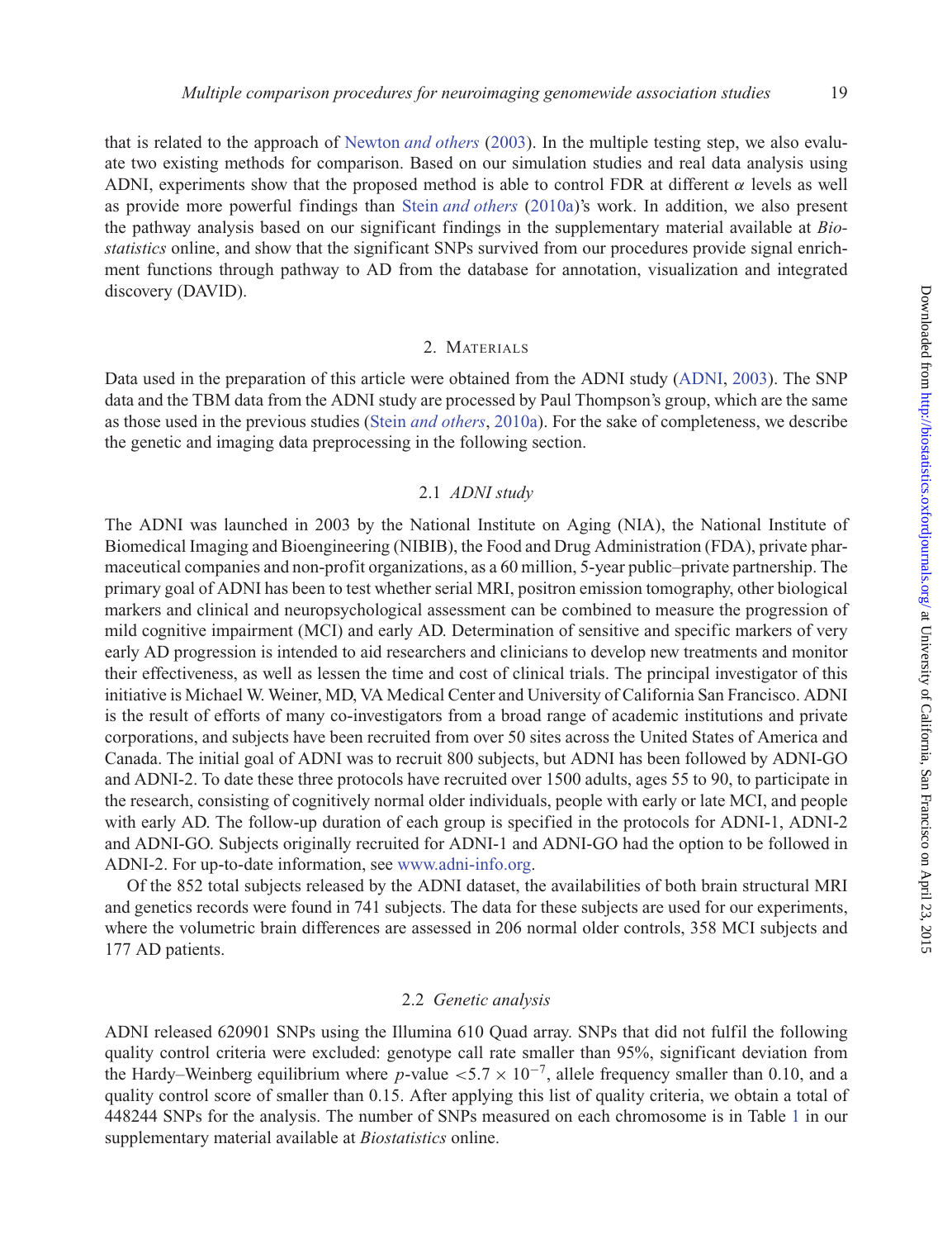<span id="page-3-0"></span>

|                  | Accept null hypothesis | Reject null hypothesis | Total          |
|------------------|------------------------|------------------------|----------------|
| Null true        |                        |                        | m <sub>0</sub> |
| Alternative true |                        |                        | m <sub>1</sub> |
|                  | W                      |                        | m              |

Table 1. *Summary of the possible outcomes for all m hypotheses*

#### 2.3 *Brain MRI scans*

Three-dimensional *T*1-weighted baseline MRI scans were analyzed using TBM: a method for representing structural differences between local brain regions and a template brain into a deformation field (Friston *[and others](#page-12-5)*, [2004](#page-12-5)). The deformation field contains the information on relative positions of different brain scans, while the local shapes (such as volumes, lengths and areas) are encoded in the Jacobian matrix. Therefore, TBM can be used to recognize the local shape of brain differences. The MRI scans were acquired at 58 different ADNI sites, all with 1.5T MRI scanners using a sagittal 3D MP-RAGE sequence for across-site consistency (Jack *[and others](#page-12-6)*, [2008](#page-12-6)). All images were calibrated with phantom-based geometric corrections. The scans were linearly registered with nine parameters to the International Consortium for Brain Image template (Mazziotta *[and others](#page-12-7)*, [2001\)](#page-12-7) to adjust for differences in brain position and scaling. Each subject's MRI scan was registered against a template scan which is the average of all the healthy subjects (minimal deformation template), using a non-linear inverse-consistent elastic intensitybased registration method (Leow *[and others](#page-12-8)*, [2005](#page-12-8)). Furthermore, voxel size variation from registration is represented as the voxel intensity, which is the volumetric difference between the subject and the reference template, calculated from taking the determinant of the Jacobian matrix of the deformation fields. Finally, each brain scan volume is down-sampled to  $\frac{1}{4}$  of its original size (using trilinear interpolation to  $4 \times 4 \times 4$  mm<sup>3</sup>), which results into 31 622 total voxels per scan for faster experimental processing. Similar to Stein *[and others](#page-13-1)* [\(2010a](#page-13-1)), we use the volumetric difference representation of MRI as the quantitative measure of brain tissue volume difference for the genomewide association analysis.

We explore genomewide associations with brain volume difference in terms of voxels; we also perform the same analysis based on groups of voxels, which is the focus of this work. This region of interests (ROIs) approach is a type of dimensionality reduction method that allows for information on local neighborhoods of voxels to be pooled, and reduces possible noise that associates with performing analysis using the entire brain voxels, we denote this as the region-wide study. To conduct the experiment using 119 ROIs, we extracted voxels from each brain region, and computed the average Jacobian scores (per region) that make up the 119 different brain regions from the GSK CIC Atlas as shown in Figure [1,](#page-4-0) which is based on the Harvard–Oxford atlas with a six-level hierarchy. To extract the corresponding voxels from each brain region in the atlas, we used the FLIRT linear registration tool from FSL [\(Jenkinson and Smith,](#page-12-9) [2001](#page-12-9); Jenkinson *[and others](#page-12-10)*, [2002](#page-12-10); Smith *[and others](#page-13-9)*, [2004;](#page-13-9) Woolrich *[and others](#page-13-10)*, [2009](#page-13-10)) in order to register the brain atlas to our template scan. This allows us to extract voxels of different brain regions from the subject's scan and the registered atlas by direct comparison. We then used the average per-region Jacobian scores from each of the 119 ROIs as the response into genomewide association.

## 3. METHODS

#### 3.1 *Distance covariance*

The work of distance covariance in Szekely *[and others](#page-13-8)* [\(2007\)](#page-13-8) and [Szekely and Rizzo](#page-13-11) [\(2009\)](#page-13-11) is discussed here. Let  $\phi_X$  and  $\phi_Y$  be the characteristic functions of *X* and *Y*, where  $X \in \mathbb{R}^p$  and  $Y \in \mathbb{R}^q$  are two random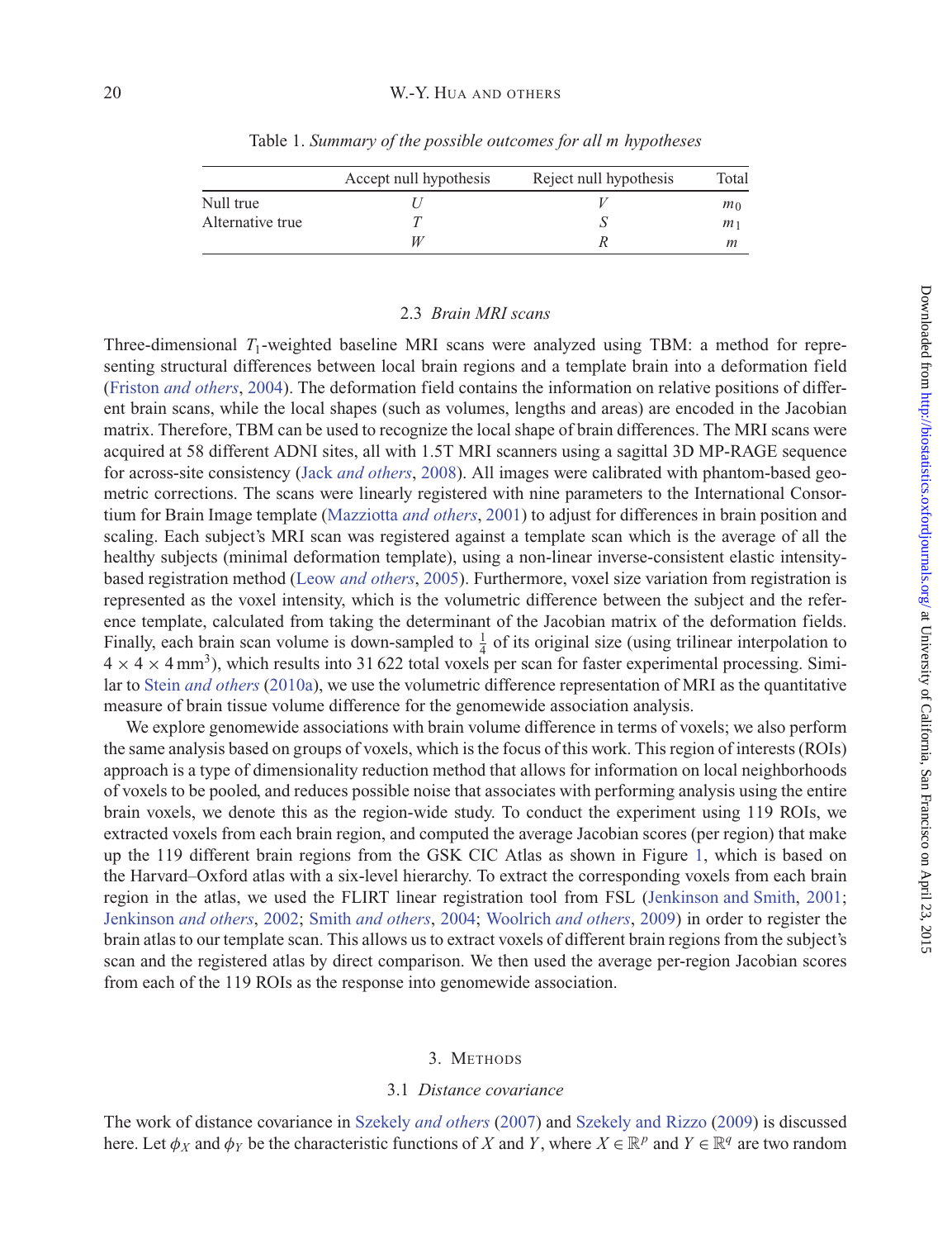

Fig. 1. Plots showing from left to right: coronal, sagittal and axial views of GSK CIC Atlas, color coded by the 119 ROIs.

vectors from two arbitrary dimensions p and q, respectively. The distance covariance  $dCov^2(X, Y)$  between random vectors *X* and *Y* is a non-negative value with finite first moments

<span id="page-4-0"></span>
$$
dCov2(X, Y) = ||\phi_{X,Y}(x, y) - \phi_X(x)\phi_Y(y)||2
$$
  
= 
$$
\int_{\mathbb{R}^{p+q}} |\phi_{X,Y}(x, y) - \phi_X(x)\phi_Y(y)|^2 w(x, y) dx dy,
$$
 (3.1)

where  $w(x, y)$  is a positive weight function for which the integral in [\(3.1\)](#page-4-1) exists.

The sample distance covariance estimator from Szekely *[and others](#page-13-8)* [\(2007\)](#page-13-8) and [Szekely and Rizzo](#page-13-11) [\(2009](#page-13-11)) requires that there be no missing values among observations  $X_i$ 's and  $Y_i$ 's for  $i, j = 1, \ldots, n$ . To relax this requirement, we propose a modified version by assuming the data is missing completely at random (MCAR, [Heitjan and Basu,](#page-12-11) [1996](#page-12-11)). Here, δ is defined as an indicator which indicates if a variable is missing or present

<span id="page-4-1"></span>
$$
\delta_k = \begin{cases} 1 & \text{if variable } k \text{ is present,} \\ 0 & \text{if variable } k \text{ is missing.} \end{cases}
$$
 (3.2)

Adjusting the indicator  $\delta$  for observations  $X_i$ 's and  $Y_i$ 's puts larger weights on observations with no missing values and zero weight on observations with missing values. For  $i, j = 1, \ldots, n$ , Our modified preliminary statistics according to Szekely *[and others](#page-13-8)* [\(2007](#page-13-8)) as  $A'_{ij} = a'_{ij} - \overline{a'}_{i} - \overline{a'}_{j} + \overline{a'}_{j}$ , where

<span id="page-4-2"></span>
$$
a'_{ij} = \frac{|X_i - X_j|_p \delta_i \delta_j}{P(\delta_i = 1)P(\delta_j = 1)}
$$
\n(3.3)

and

$$
\bar{a'}_{i.} = \frac{1}{n} \sum_{j}^{n} a'_{ij} \quad \bar{a'}_{.j} = \frac{1}{n} \sum_{i}^{n} a'_{ij} \quad \bar{a'}_{..} = \frac{1}{n^2} \sum_{i,j}^{n} a'_{ij}.
$$

Similarly, we define  $B'_{ij} = b'_{ij} - \bar{b'}_{i} - \bar{b'}_{.j} + \bar{b'}_{..}$  with its elements taking the same form as  $A'_{ij}$ .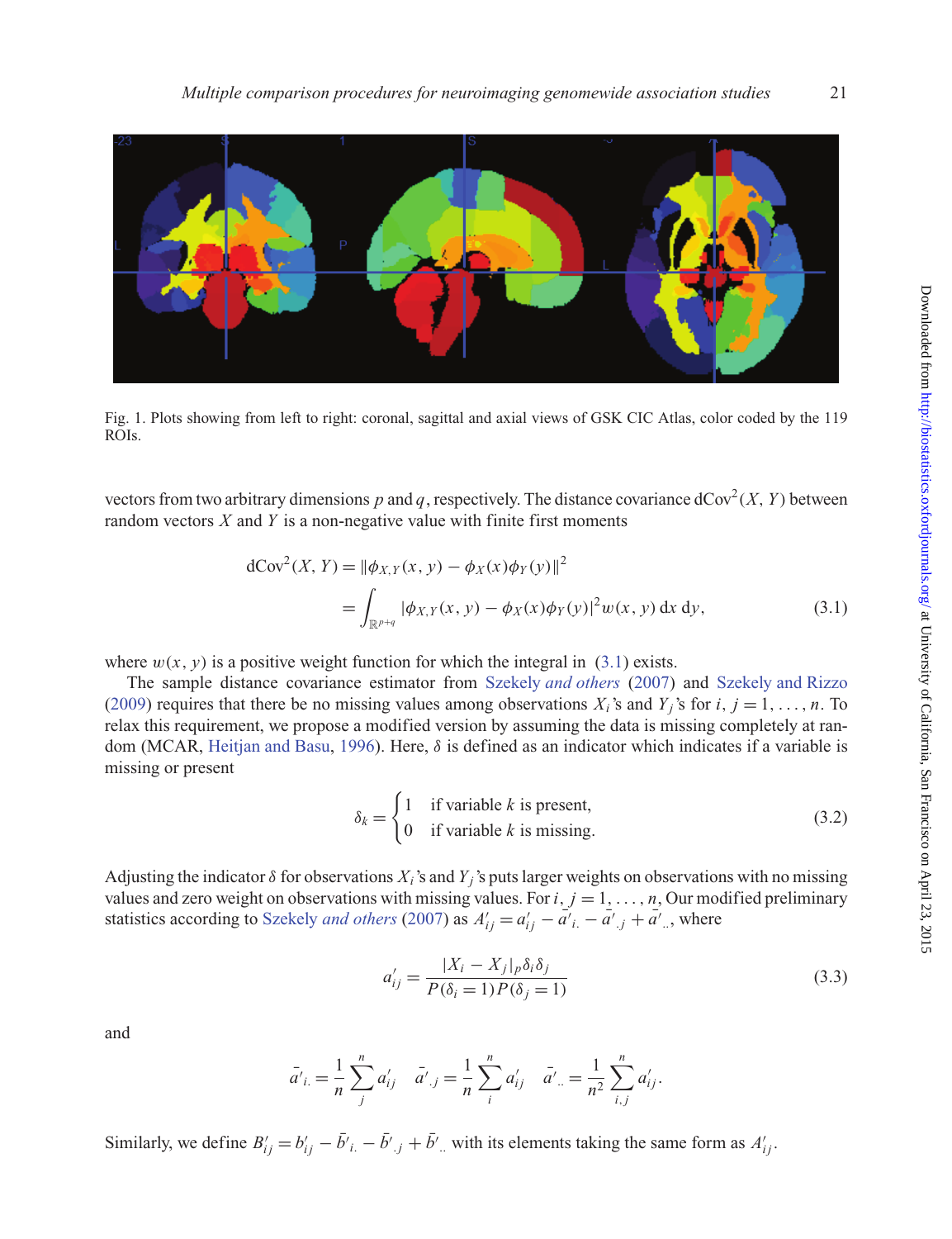The modified sample distance covariance  $\widehat{dCov}_n^2(X, Y)$  is then given by  $\widehat{dCov}_n^2(X, Y) =$  $n^{-2} \sum_{i,j}^{n} A'_{ij} B'_{ij}$ . Having proposed a modified empirical distance covariance for situations where missing values are present, we can study its asymptotic property under the independent assumption. The expectation of  $a'_{ij}$  in [\(3.3\)](#page-4-2) is

$$
E(a'_{ij}) = E\left\{\frac{|X_i - X_j|_p \delta_i \delta_j}{p(\delta_i = 1)p(\delta_j = 1)}\right\}
$$
  
=  $E(|X_i - X_j|_p)$  (3.4)

and similarly,  $E(b'_{ij}) = E(|Y_i - Y_j|_q)$ . Arguing as in Szekely *[and others](#page-13-8)* [\(2007\)](#page-13-8), we have that if  $E|X|_p$  <  $\infty$  and  $E|Y|_q < \infty$ , then  $\widetilde{dCov_n} \rightarrow_{a.s} dCov$ . Consequently, it can be shown that

<span id="page-5-0"></span>
$$
T = n \times \widehat{\mathrm{dCov}}_n^2 / T_2' \to_D Q,\tag{3.5}
$$

where  $T_2' = n^{-2} \sum_{i,j}^n a'_{ij} n^{-2} \sum_{i,j}^n b'_{ij}$  and *Q* is a positive semidefinite quadratic form of centered Gaussian random variables with *E*(*Q*) = 1. Szekely *[and others](#page-13-8)* [\(2007\)](#page-13-8) proposed a permutation test for hypothesis testing. However, the permutation scheme is extremely computationally expensive when dealing with large scale data such as our genomewide association study. In terms of obtaining *p*-values, we apply a Gamma approximation for inference on the distance covariance statistics (Gretton *[and others](#page-12-12)*, [2008](#page-12-12)), which is discussed in Section 3.2.

For comparison purposes, we also investigate the case of missing at random (MAR) for imputing the missing values using a publicly available software PLINK [\(PLINK](#page-13-12), [2007\)](#page-13-12). The results from the genotype imputation are addressed in Section 5.

## 3.2 *Multiple testing procedure*

We now review the multiple testing problem and define FDR. Assume that there are *m* tests for the study, the goal is to identify the significant SNPs at a certain  $\alpha$  level. Table [1](#page-3-0) shows the possible outcomes of conducting *m* tests simultaneously, for which the null hypothesis is true in  $m_0$  of them. Of the *m* tests of hypotheses, *W* hypotheses are failed to be rejected and *R* rejected the null hypothesis.

[Benjamini and Hochberg](#page-12-2) [\(1995\)](#page-12-2) introduced a new measure called FDR, defined as

$$
\text{FDR} = E\left[\frac{V}{R}\middle| R > 0\right] P(R > 0). \tag{3.6}
$$

[Storey](#page-13-3) [\(2002,](#page-13-3) [2003](#page-13-4)) proposed another measure, *p*FDR, which is the expected false-positive rate conditioned on positive finding ( $P(R = 0) > 0$ ). The *pFDR* takes the following form:

$$
pFDR = E\left[\frac{V}{R}\middle| R > 0\right].\tag{3.7}
$$

Our aim is to control *p*FDR, and we present three algorithms to achieve this goal for the remainder of this section.

The first algorithm is the *q*-value algorithm, which was first presented by [Storey](#page-13-3) [\(2002\)](#page-13-3). *q*-value requires that the prior knowledge of the null distribution of the test is known, such that the *p*-values can be computed under the null density. In the case of distance covariance, Gretton *[and others](#page-12-12)* [\(2008](#page-12-12)) proposed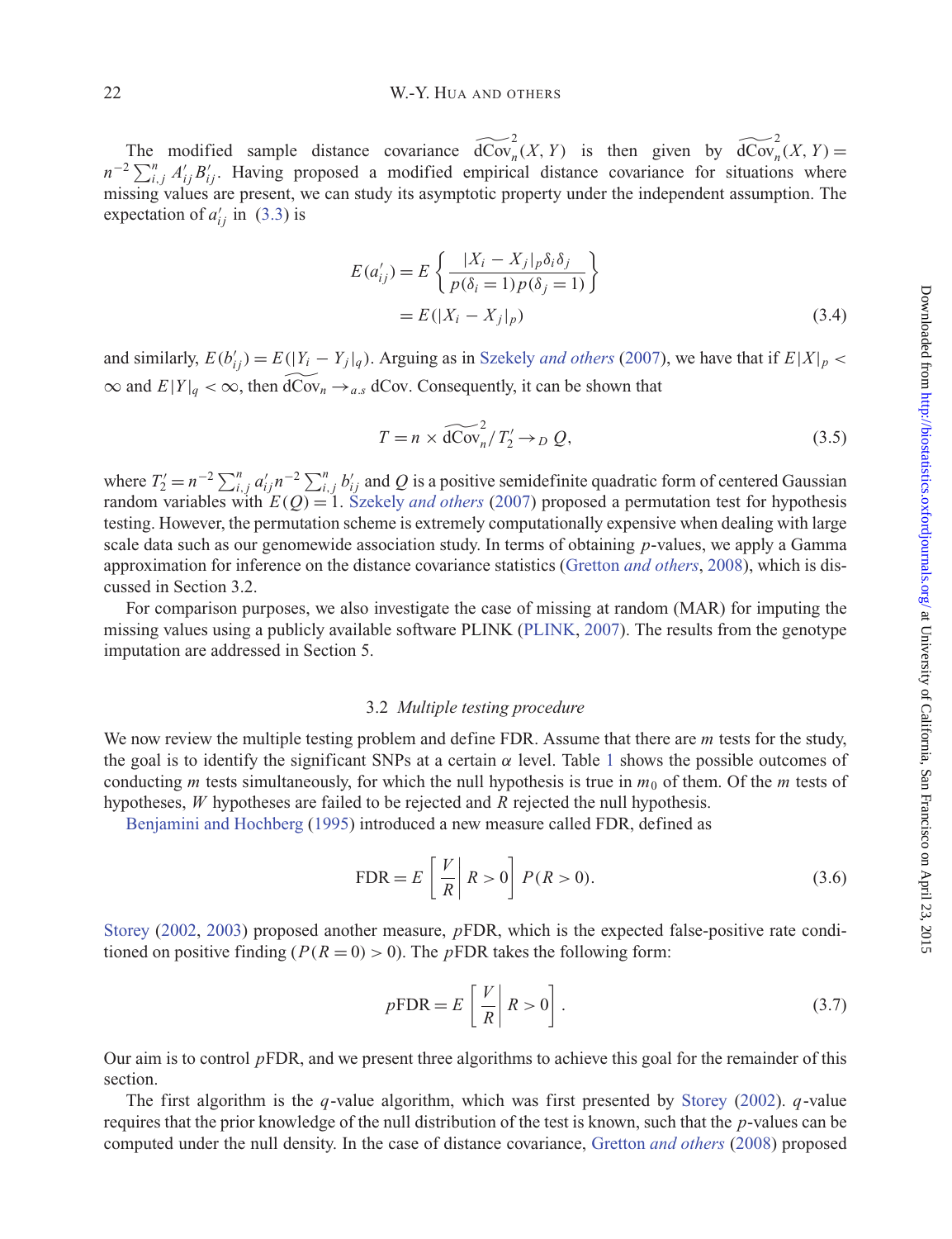to fit a Gamma distribution as the null density, with the following parameters:

<span id="page-6-0"></span>
$$
\alpha = \frac{E^2(T)}{\text{Var}(T)}, \quad \beta = \frac{\text{Var}(T)}{E(T)},
$$
\n(3.8)

where  $T$  is defined as [\(3.5\)](#page-5-0). Hence, the parameters in [\(3.8\)](#page-6-0) can be estimated by the distance covariance statistics, and the *p*-values are able to be computed from the Gamma approximation for the *q*-value method. The algorithm for the *q*-value method is as follows: first, for each  $T_i$ , we compute the *p*-value  $p_i$  under the Gamma approximation; we then compute  $q$ -values  $q_1, \ldots, q_m$  for each test using the method of [Storey](#page-13-4) [\(2003](#page-13-4)); by defining  $\tilde{q} = \arg \max_i \{q_i \leq \alpha\}$ , we reject all tests with  $q_i \leq \tilde{q}$ . [Storey](#page-13-3) [\(2002](#page-13-3), [2003\)](#page-13-4) have showed that the *q*-value algorithm controls FDR under the desired  $\alpha$  level, which is referred to as Algorithm 1 hereafter. Note that step 2 of the above algorithm is computed using the publicly available R-package qvalue.

The second algorithm uses local fdr ((5.1) in Efron *[and others](#page-12-3)* [\(2001b](#page-12-3))) to control *p*FDR. In Efron *[and others](#page-12-3)* [\(2001b](#page-12-3))'s work, the null distribution is assumed either known or collected by permutation. Here, we chose to use a Gamma approximation with empirical estimations of  $(3.8)$  as the null density candidate for distance covariance statistics, and the detailed derivations are presented in Section 2 of the supplementary material available at *Biostatistics* online. The following is a summary of Efron *[and others](#page-12-3)* [\(2001b](#page-12-3))'s work.

We now propose a new algorithm (denoted as local fdr modeling) for multiple testing adjustment. The traditional multiple correction methods are based on *p*-values (e.g. Algorithms 1 and 2), while our proposed method models the test statistics directly. The algorithm for the local fdr modeling is similar to Algorithm 2, but skipping the second step. This rule is similar to the one proposed by Newton *[and others](#page-13-5)* [\(2003](#page-13-5)) in a different genomics setting, where more powerful inference can be obtained by not mapping the test statistics from  $t_i$ 's to  $z_i$ 's.

# **Algorithm 2**

Input:  $\overline{m}$  hypotheses with statistics  $T_1, \ldots, T_m$  in [\(3.5\)](#page-5-0).

- 1. For each  $T_i$ , compute the  $p$ -value  $p_i$  under the Gamma approximation.
- 2. For each  $p_i$ ,  $z_i = \Phi^{-1}(p_i)$ , for all *i*.
- 3. Estimate the parameters using a Gaussian mixture model (GMM) to the *zi*'s.
- 4. Compute local fdr as defined by (5.1) in Efron *[and others](#page-12-3)* [\(2001b](#page-12-3)).
- 5.  $\widehat{pFDR}(z)$  is the conditional expectation of local fdr given  $z \in \Gamma$ .
- 6. Define  $\tilde{z} = \arg \max_{z} {\widehat{pFDR(z)} \leq \alpha}$ , and reject all tests with  $z_i$  in rejection region. In theory, this gives an *pFDR* no greater than  $\alpha$ .

# **Algorithm 3** (local fdr modeling)

Input: *m* hypotheses with statistics  $T_1, \ldots, T_m$  in [\(3.5\)](#page-5-0).

- 1. Fit a two-component mixture of Gammas to  $T_1, \ldots, T_m$ .
- 2. Compute local fdr as defined by (5.1) in Efron *[and others](#page-12-3)* [\(2001b](#page-12-3)).
- 3. Define  $\tilde{t} = \arg \max_t \{ \widehat{pFDR}(t) \leq \alpha \}$ , and reject all tests with  $t_i \geq \tilde{t}$ . Where  $\widehat{pFDR}(t)$  is the conditional expectation of local fdr given the rejection region.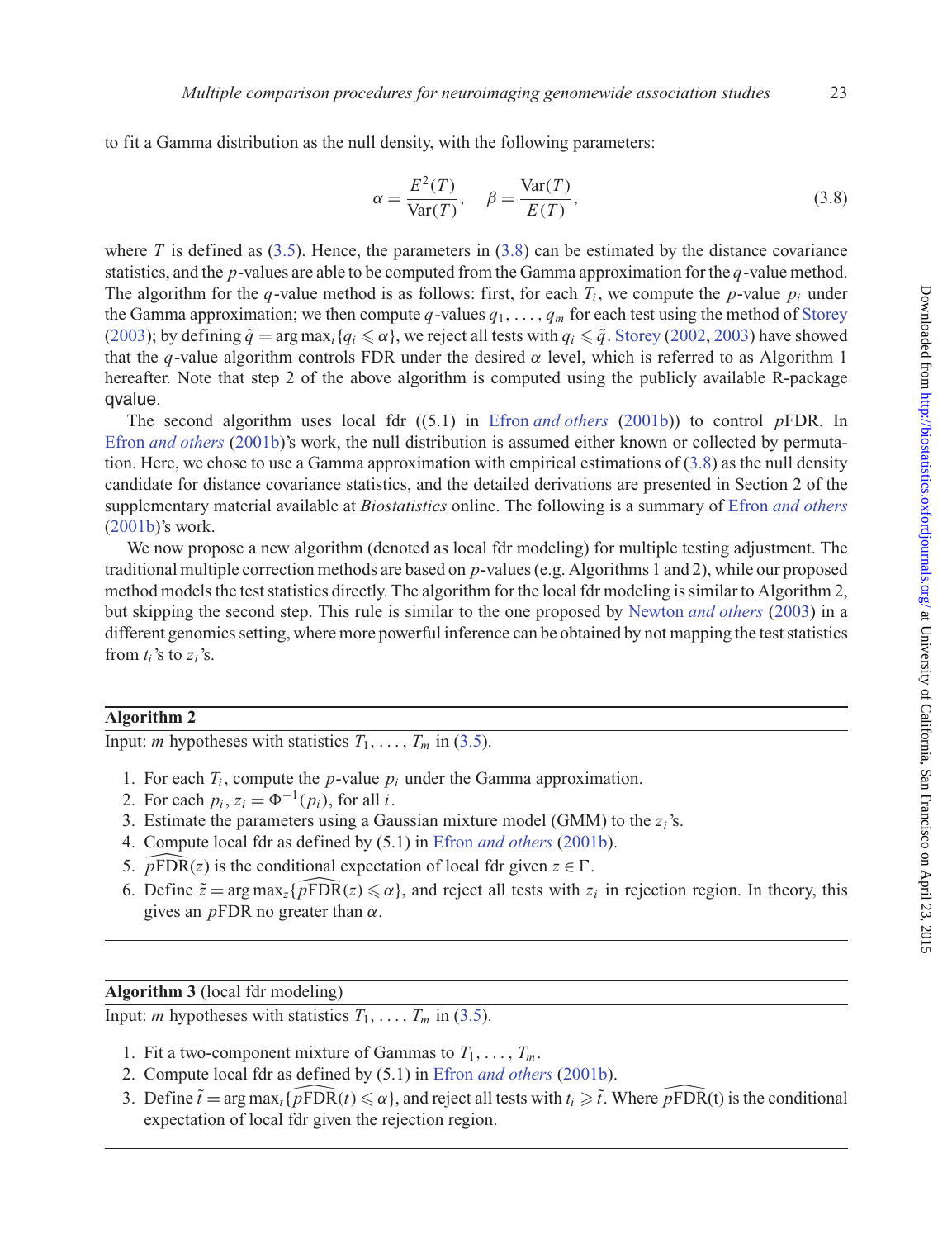## 24 W.-Y. HUA AND OTHERS

# 4. SIMULATION STUDY AND REAL-DATA ANALYSIS

We have implemented distance covariance in Matlab for our experiments. The R packages qvalue, mixfdr and mixtools were used for the multiple testing procedures. All the analyses were accomplished by using the university high performance computing cluster, which consists of 128 Intel Xeon E5450 nodes, each with 8 cores and 32 GB of memory.

# 4.1 *Simulation design*

To evaluate the methods described in Section 3, we simulated the data to examine the FDRs and power estimates by controlling  $\alpha$  at desired levels, and the settings of the simulation study were to mimic the structure of the genotypes and the phenotypes of the ADNI study. We considered two types of correlations (i.e. the pure linear correlation, and the mixed linear and non-linear correlations) and the impact of univariate and multivariate effects into three simulation settings. For each setting, the samples were generated from a null and an alternative population, and 1000 genotypes were generated for multiple testing. Then, we examined the association one genotype at a time across the 1000 genotypes for the following three settings. In this first case, we generated 50 paired samples: each pair included a single genotype and a phenotype, and followed a bivariate Normal distribution, where the correlation coefficient  $\rho$  was 0.8 under the alternative or around zero under the null. For the second and the third case, the sample size was 100, and the univariate genotype was generated from  $N(0, 1)$  while the dimensions of phenotype were enlarged to 30. The  $100 \times 30$  phenotype data formed the mixed association effects between phenotypes and the genotypes under the alternative, where the mixed associations were linear, exponential and quadratic transformations (i.e. 10 duplicated copies of 100 genotypes; 10 exponential transformations of 100 genotypes and 10 quadratic forms of 100 genotypes). For the null population, the single genotype again was generated from *N*(0, 1) and the 30-dimensional phenotypes followed a multivariate Normal with mean 0 and covariance matrix  $\Sigma$ , where  $\Sigma$  was independent in the second simulation design and positive dependent (diagonal terms are one and off diagonal terms are 0.5) on third case. The ratio between the null and alternative population was 19:1, and a total of 1000 runs were repeated for each setting to assess the FDRs and power performances.

# 4.2 *Simulation results*

Three FDR procedures were presented in Section 3.2, which we summarize again in the following:

Algorithm 1: *p*-values (from Gamma approximation) + *q*-value method [\(Storey](#page-13-4), [2003](#page-13-4)). Algorithm 2: *p*-values (from Gamma approximation) + local fdr method (Efron *[and others](#page-12-4)*, [2001a](#page-12-4)). Algorithm 3: local fdr modeling proposed in Section 3.2.

Before the discussion of the FDRs and power estimates of three algorithms, we performed size analysis to evaluate whether a Gamma approximation (Gretton *[and others](#page-12-12)*, [2008](#page-12-12)) is a proper null density for Algorithms 1 and 2. We generated 1000 (genotypes vs phenotypes) samples for the size analysis, where the associations were all from the null population for the three simulation settings; 50 runs were repeated to calculate the size. Table [2](#page-8-0) reports the size estimates according to nominal values from  $0.1, 0.2, \ldots, 1$ , and the size estimates are very close to their corresponding nominal values for all three simulations. Therefore, we concluded that the Gamma approximation is an appropriate null distribution for the distance covariance statistic.

Table [3](#page-9-0) shows the average FDRs, the average powers, and their standard errors at nominal  $\alpha$  levels 0.05, 0.1, 0.15 and 0.2 for the three simulations. The results show that the average FDRs are all close or lower to the desired α values. The powers of Algorithm 2 and 3 outperform Algorithm 1 for all α values;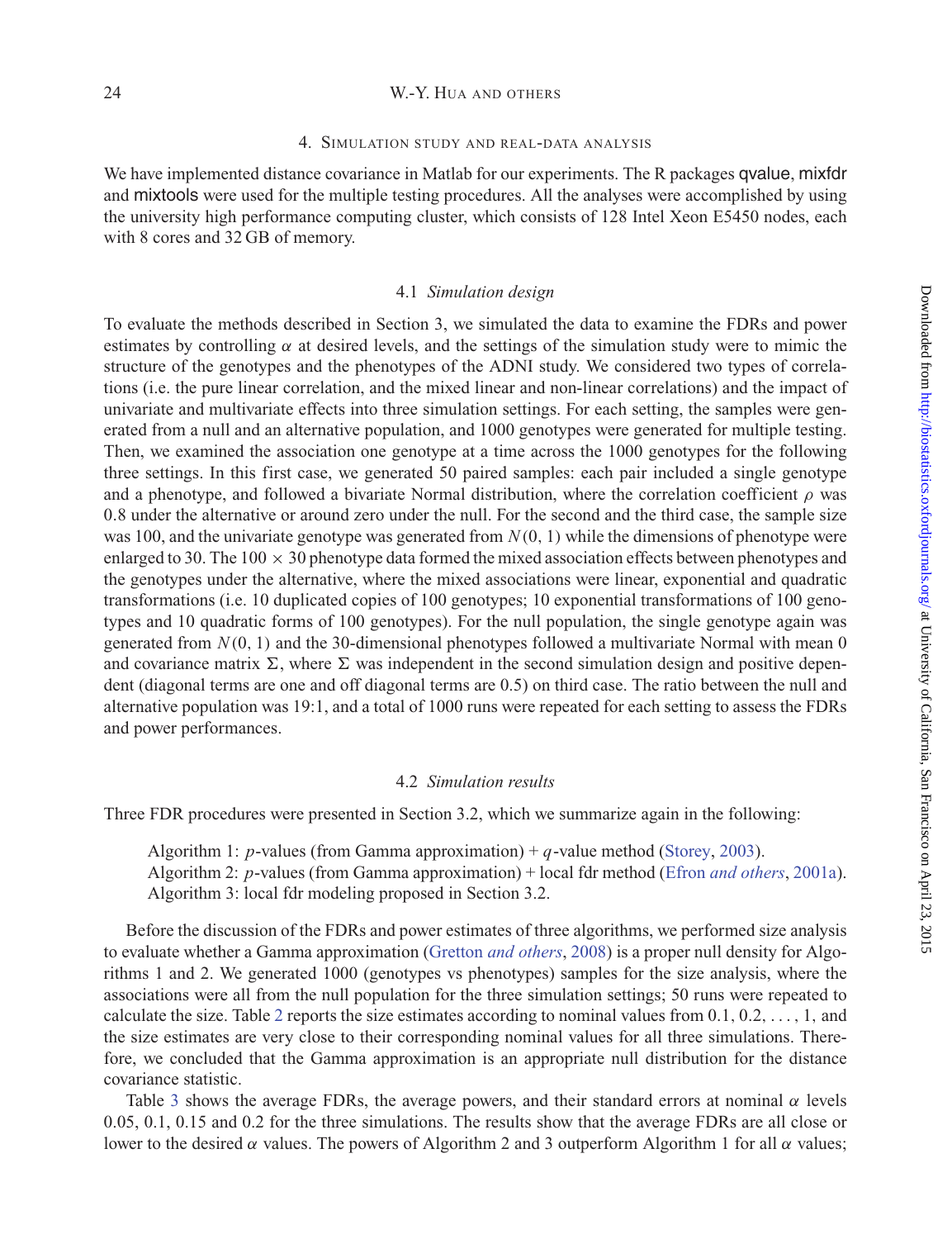| <b>Size</b> | Simulation 1 | Simulation 2 | Simulation 3 |
|-------------|--------------|--------------|--------------|
| 0.1         | 0.115        | 0.110        | 0.110        |
| 0.2         | 0.219        | 0.221        | 0.224        |
| 0.3         | 0.309        | 0.324        | 0.326        |
| 0.4         | 0.392        | 0.415        | 0.416        |
| 0.5         | 0.472        | 0.498        | 0.499        |
| 0.6         | 0.556        | 0.576        | 0.578        |
| 0.7         | 0.653        | 0.656        | 0.658        |
| 0.8         | 0.775        | 0.746        | 0.748        |
| 0.9         | 0.940        | 0.878        | 0.877        |
| 1.0         | 1.000        | 1.000        | 1.000        |

<span id="page-8-0"></span>Table 2. *The empirical size results from the three simulations for the size analysis*

this implies the algorithms which utilize the local fdr method result in powerful inference. In addition, the average estimated power of simulation 3 is smaller but close to the power of simulation 2 at each level. This shows that the results of all multiple testing adjusted algorithms are slightly affected by the noise of the dependent covariance structure, but the overall performances are robust. Furthermore, the results of Algorithms 2 and 3 are similar in our simulation studies, and this suggests that Algorithm 3 controls FDR well.

# 4.3 *Application to ADNI data sets*

We evaluated the three algorithms using the ADNI dataset. For each test, the independent variable is a single SNP across the whole genome (448244 SNPs). The multivariate response is a 119 dimensional vector (i.e. 119 ROIs), with each value corresponding to the average voxel value for such brain region, based on the GSK CIC Atlas. We also considered the entire brain imaging voxels (31 622 voxels) as another multivariate response for ADNI study, and the results are shown in supplementary material available at *Biostatistics* online. In addition to the three algorithms described in Section 3.2, we also implemented a modified version of Stein *[and others](#page-13-1)* [\(2010a](#page-13-1))'s work, in which they originally considered simple linear regression (slr) as the association test between a single SNP and brain a voxel, with our modification being a single SNP and a brain region. For this method, we selected the brain region with the highest *p*-value at each SNP, then use the local fdr method to perform multiple testing adjustment. This procedure is denoted as Algorithm 4  $(slr + local fdr method).$ 

Table [4](#page-10-0) displays the number of significant SNPs controlled by the  $\alpha$  values from each algorithm. Note that there were 1180 significant SNPs with α at 0.5 in Algorithm 4 (Stein *[and others](#page-13-1)*, [2010a\)](#page-13-1), while Algorithms 2 and 3 resulted in  $> 20000$  findings, with Algorithm 1 yielded slightly above 5000 SNPs at  $\alpha$ level 0.05. To compare the inference information of the significant SNPs in Table [4,](#page-10-0) the top 1180 SNPs were selected from each of the algorithm as the input variables for disease status classification. Specifically, we performed binary disease status classification (206 normal patients against 177 ADs) due to the fact that AD is the definitive form of the illness with much higher severity than MCI. We used LIBSVM [\(Chang and Lin](#page-12-13), [2011](#page-12-13)) for binary classification with leave-one-out to compute the prediction accuracy. The majority count was 53.786%, and the prediction accuracy of top 1180 SNPs from Algorithm 1–3 were all 57.441%, as the top 1180 SNPs from the three algorithms were exactly the same. The prediction accuracy of Algorithm 4 was the same as the majority count. In addition, Algorithms 1–3 at  $\alpha$  level 0.05 found 5388, 27965 and 23128 significant SNPs (Table [4\)](#page-10-0), and these SNPs yielded 57.964%, 62.141% and 62.402% prediction accuracies, respectively. We have also performed the functional annotation clustering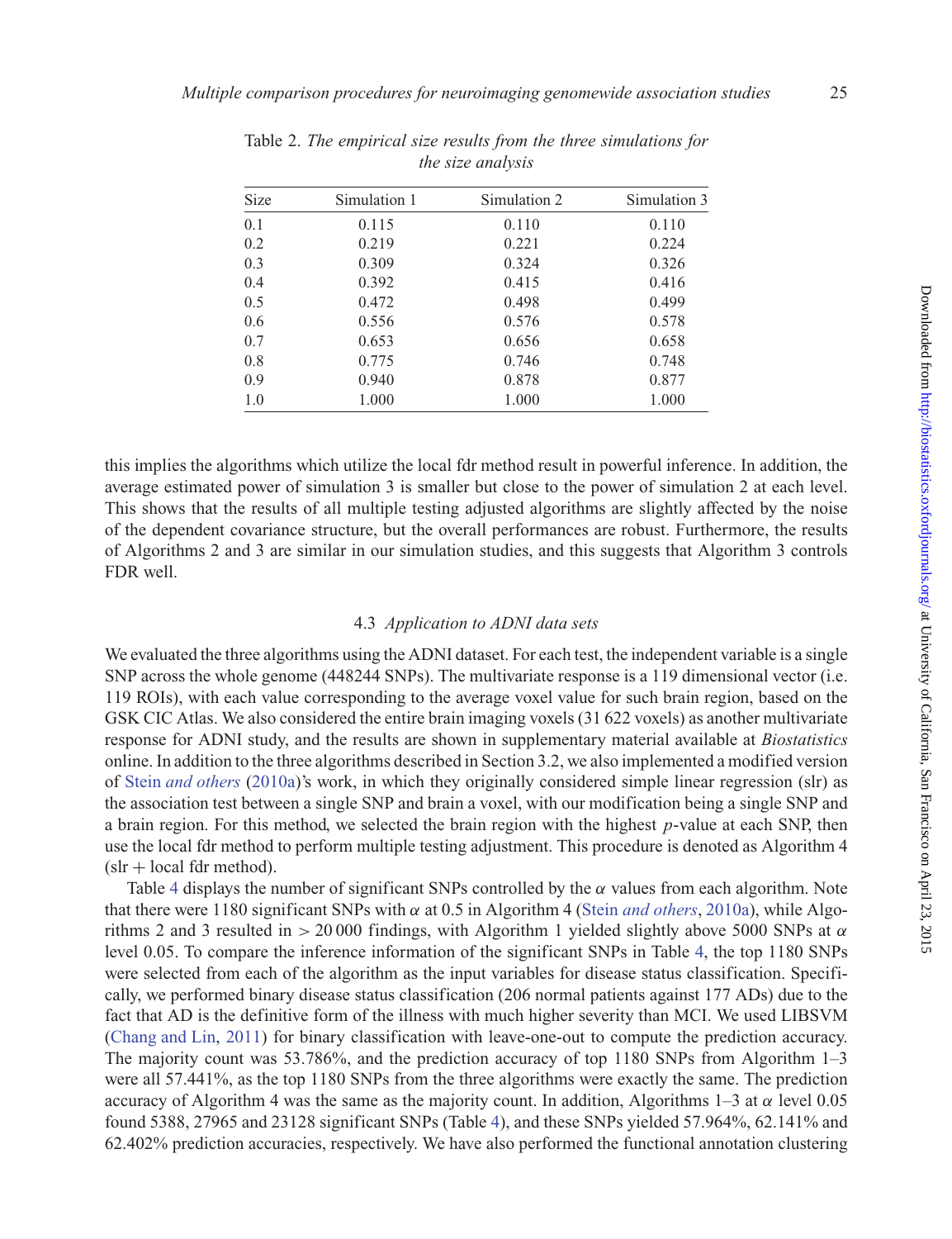|              | ਠ                                           |               | Algorithm 1: p values + q value |               | Algorithm 2: $p$ values $+$ local fdr |               | Algorithm 3: local fdr modeling |
|--------------|---------------------------------------------|---------------|---------------------------------|---------------|---------------------------------------|---------------|---------------------------------|
|              |                                             | FDR (s.e.)    | power (s.e.)                    | FDR (s.e.)    | power (s.e.)                          | FDR (s.e.)    | power (s.e.)                    |
| Simulation   | 0.05                                        | 0.000(0.000)  | 0.000(0.0000)                   | 0.019(0.026)  | 0.882(0.065)                          | 0.039(0.121)  | 0.904 (0.068)                   |
|              |                                             | 0.006(0.011)  | 0.691(0.114)                    | 0.063(0.050)  | 0.964(0.032)                          | 0.080(0.122)  | 0.965(0.033)                    |
|              | $\begin{array}{c} 0.10 \\ 0.15 \end{array}$ | 0.007(0.012)  | 0.777(0.142)                    | 0.121 (0.068) | 0.985(0.019)                          | 0.128(0.127)  | 0.984 (0.020)                   |
|              | 0.20                                        | 0.028 (0.076) | 0.900(0.085)                    | 0.186(0.080)  | 0.993(0.013)                          | 0.184 (0.126) | 0.990 (0.029)                   |
| Simulation 2 |                                             | 0.000(0.000)  | 0.000(0.0000)                   | 0.020(0.026)  | 0.801 (0.106)                         | 0.035(0.044)  | 0.882 (0.087)                   |
|              |                                             | 0.000(0.000)  | 0.035 (0.026)                   | 0.071(0.051)  | 0.916(0.085)                          | 0.088(0.061)  | 0.934 (0.038)                   |
|              | $0.05$<br>$0.15$<br>$0.15$<br>$0.20$        | 0.002(0.007)  | 0.467 (0.175)                   | 0.134(0.070)  | 0.950(0.064)                          | 0.150(0.075)  | 0.959 (0.025)                   |
|              |                                             | 0.008(0.016)  | 0.665(0.159)                    | 0.194(0.080)  | 0.964 (0.048)                         | 0.212(0.082)  | 0.970(0.016)                    |
| Simulation 3 | 0.05                                        | 0.000(0.000)  | 0.000(0.0000)                   | 0.017(0.024)  | 0.758 (0.095)                         | 0.030(0.033)  | 0.844 (0.066)                   |
|              | 0.10                                        | 0.000(0.000)  | 0.020(0.000)                    | 0.064(0.051)  | 0.899(0.059)                          | 0.084(0.070)  | 0.918(0.045)                    |
|              | 0.15                                        | 0.002(0.007)  | 0.418(0.179)                    | 0.126(0.070)  | 0.944 (0.036)                         | 0.145(0.091)  | 0.951(0.029)                    |
|              | 0.20                                        | 004(0.011)    | 0.572(0.159)                    | 0.194(0.084)  | 0.963(0.024)                          | 0.208(0.103)  | 0.965(0.029)                    |

<span id="page-9-0"></span>

Simulation 1 is based on linear correlation; simulation 2 is based on mixed correlations with independent covariance matrix and simulation 3 is based on mixed correlations with Simulation 1 is based on linear correlation;<br>dependent covariance matrix in Section 4.1. dependent covariance matrix in Section 4.1.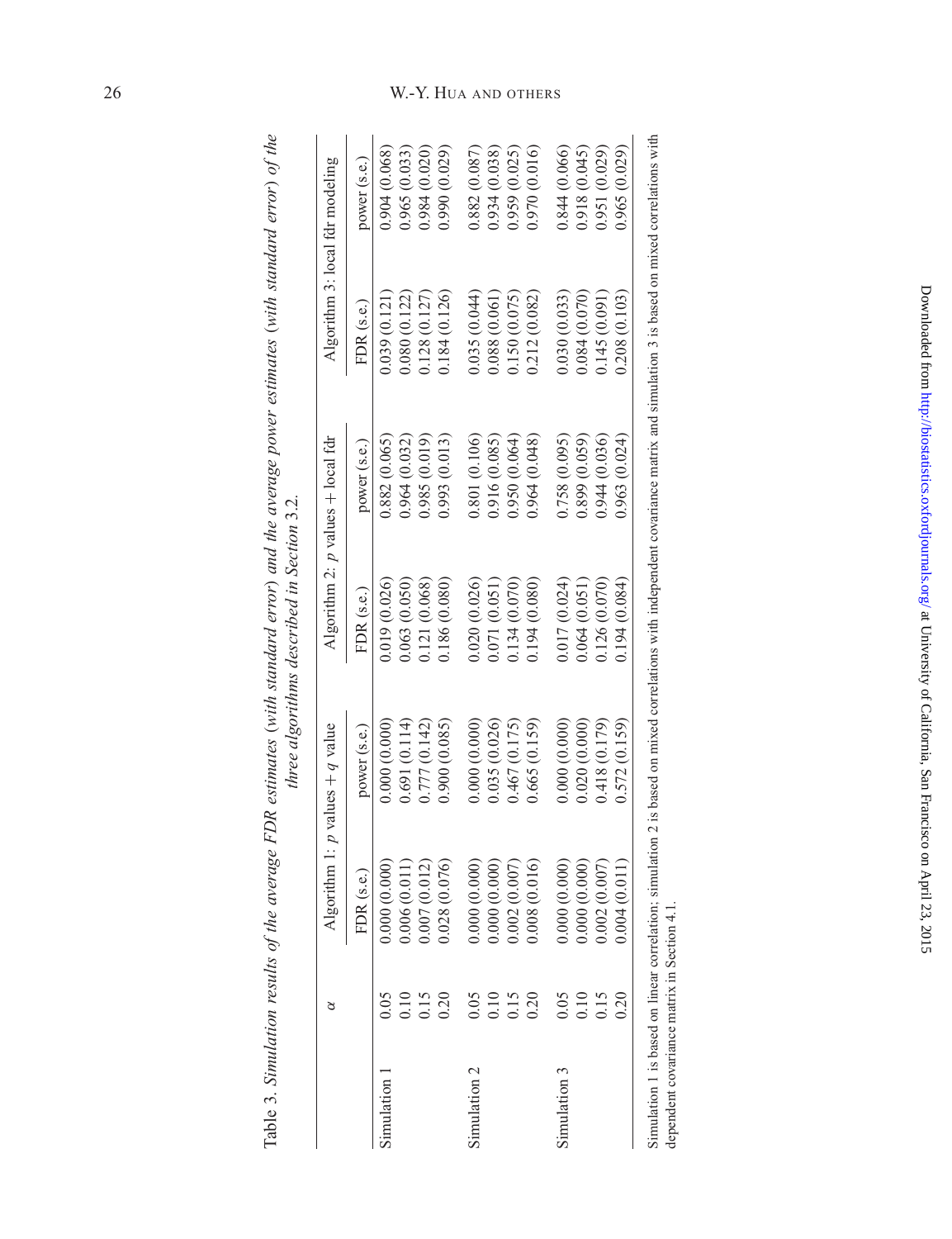| $\alpha$ | Algorithm 1: | Algorithm 2:     |                    | Algorithm 4:  |
|----------|--------------|------------------|--------------------|---------------|
|          | p values + q | p values + local | Algorithm 3: local | $slr + local$ |
|          | value        | fdr              | fdr modeling       | fdr           |
| 0.05     | 5388         | 27965            | 23 1 28            | 0             |
| 0.10     | 8447         | 34659            | 29 2 8 8           | 18            |
| 0.15     | 11041        | 39875            | 34 26 1            | 38            |
| 0.20     | 13 804       | 44 604           | 38794              | 95            |
| 0.30     | 19299        | 53716            | 47535              | 275           |
| 0.40     | 25 5 37      | 63449            | 56853              | 612           |
| 0.50     | 448073       | 75 0 30          | 68365              | 1180          |

<span id="page-10-0"></span>Table 4. *Number of significant SNPs found by the different algorithms with different* α *levels, under the region-wide study. The ADNI study was used for this experiment*

Table 5. *Enrichment scores for each cluster from DAVID database*

<span id="page-10-1"></span>

| Top 1180 SNPs from each algorithm in Table 4 |                |                 |                |                |  |
|----------------------------------------------|----------------|-----------------|----------------|----------------|--|
| Annotation cluster                           | Algorithm $1a$ | Algorithm $2^b$ | Algorithm $3c$ | Algorithm $4d$ |  |
|                                              | 3.167          | 3.167           | 3.167          | 1.479          |  |
| 2                                            | 1.680          | 1.680           | 1.680          | 1.332          |  |
| 3                                            | 1.198          | 1.198           | 1.198          | 1.040          |  |
| $\overline{4}$                               | 1.157          | 1.157           | 1.157          | 0.775          |  |
| 5                                            | 1.014          | 1.014           | 1.014          | 0.508          |  |
| 6                                            | 0.947          | 0.947           | 0.947          | 0.261          |  |
| 7                                            | 0.572          | 0.572           | 0.572          | 0.175          |  |
| 8                                            | 0.523          | 0.523           | 0.523          | 0.169          |  |
| Total                                        | 10.257         | 10.257          | 10.257         | 5.739          |  |

aTop 1180 SNPs were selected from 5388 SNPs in Algorithm 1 at level 0.05.

bTop 1180 SNPs were collected from 27965 SNPs in Algorithm 2 at level 0.05;

<sup>c</sup>Top 1180 SNPs were collected from 23128 SNPs in Algorithm 3 at level 0.05;

<sup>d</sup>1180 SNPs found at level 0.5 in Algorithm 4.

analysis using DAVID v6.7 [\(DAVID](#page-12-14), [2003](#page-12-14)). Table [5](#page-10-1) lists the top eight clusters enrichment scores and the total enrichment scores. Since the top 1180 SNPs from algorithms 1, 2 and 3 were identical, the enrichment scores from these three algorithms were also the same, with each having a total score of 10.257 which is greater than the total enrichment score of 5.739 from Algorithm 4.

The above analyses imply that Algorithm 4 (Stein *[and others](#page-13-1)*, [2010a](#page-13-1)) yields less significant findings even with a higher nominal α level, and the 1180 SNPs contain less information in both disease status classification and functional annotation clustering analysis. We further investigate the functional enrichment terms of Algorithms 2 and 3 at  $\alpha$  level 0.05 in the region-wide study, and the results are listed in supplementary material available at *Biostatistics* online.

#### 5. DISCUSSION AND CONCLUSION

In this work, we have performed neuroimaging genomewide association studies using the ADNI dataset. The proposed method using distance covariance is able to identify the dependencies between the SNP variants and the brain volume differences, and utilize brain region interaction effects at the same time.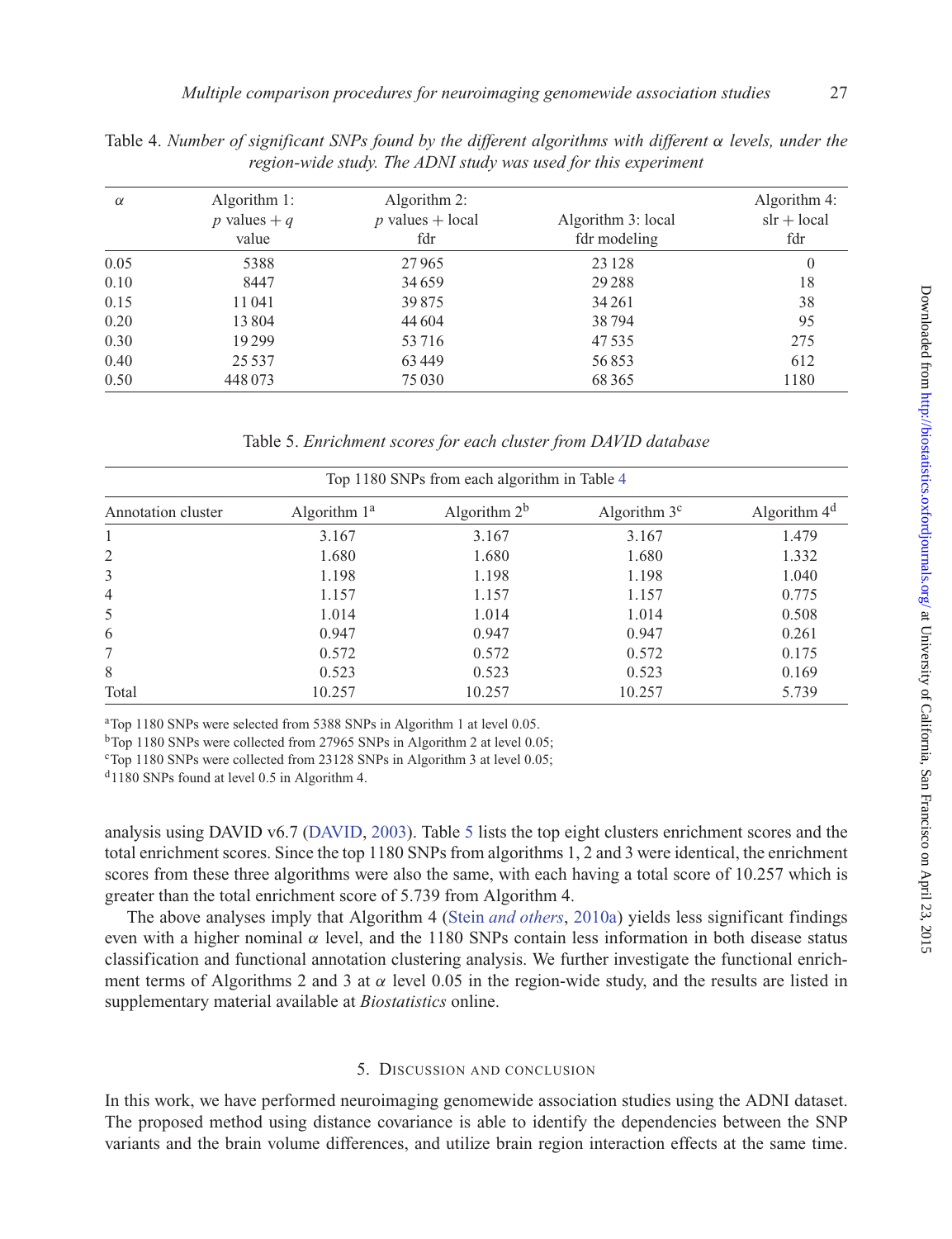#### 28 W.-Y. HUA AND OTHERS

We also proposed a local fdr modeling strategy and compared the performances with two existing multiple testing adjustment methods. The simulation studies showed that *p*-values computed from Gamma approximation with the local fdr method (Algorithm 2) and local fdr modeling (Algorithm 3) were able to control FDR at the proper levels. In the real-data application, the significant SNPs found by distance covariance contained more information than slr (Stein *[and others](#page-13-1)*, [2010a](#page-13-1)) in both disease status classification, and function annotation clustering analysis. This is because slr only captures linear relationship between SNPs and brain MRI scans, while distance covariance is able to model non-linear associations.

In addition to the distance covariance statistic in [\(3.3\)](#page-4-2) that we have proposed for missing data, another option to deal with the missing values is to impute the genotypes by assuming the missing values are MAR. We used PLINK to impute the missing values in the ANDI study under the assumption of MAR, as it is computationally efficient (Li *[and others](#page-12-15)*, [2009](#page-12-15)). The PLINK algorithm uses the standard EM algorithm and performs probabilistic estimation for each allele combination based on the relatively small regions of genome for each individual [\(PLINK](#page-13-12), [2007](#page-13-12)). Based on the results of our PLINK imputation, the nonmissing rate of the data increased from 99.61% to 99.67%. Therefore, we work with the original datasets and assume MCAR. Exploring combinations of imputation algorithms with distance covariance measures deserves further investigation, but is beyond the scope of the paper.

There remain many open questions that could lead to important further developments. We utilized distance covariance to measure the relationship between genetic variants and differences in brain volumes in the first stage. This representation can be applied to capture the non-linear dependencies between two sets of vectors with arbitrary dimensions, but it might also suffer a possible bias when the number of dimensionality is much greater than the sample size [\(Cope,](#page-12-16) [2009](#page-12-16)). Therefore, we placed more emphasis of our results on the region-wide study in this work, and we plan to study regularization approaches to the dependency measure to reduce this bias in future work. It would also be desirable to develop distance covariance-type measures that explicitly incorporate the discrete nature of the SNP data.

# SUPPLEMENTARY MATERIAL

Supplementary Material is available at [http://biostatistics.oxfordjournals.org.](http://biostatistics.oxfordjournals.org/lookup/suppl/doi:10.1093/biostatistics/kxu026/-/DC1)

#### **ACKNOWLEDGMENTS**

This research is supported in part by National Science Foundation grant DBI-1262538. Data collection and sharing for this project was funded by the Alzheimer's Disease Neuroimaging Initiative (ADNI) (National Institutes of Health Grant U01 AG024904). ADNI is funded by the National Institute on Aging, the National Institute of Biomedical Imaging and Bioengineering, and through generous contributions from the following: Abbott; Alzheimer's Association; Alzheimer's Drug Discovery Foundation; Amorfix Life Sciences Ltd.; AstraZeneca; Bayer HealthCare; BioClinica, Inc.; Biogen Idec, Inc.; Bristol-Myers Squibb Company; Eisai, Inc.; Elan Pharmaceuticals, Inc.; Eli Lilly and Company; F. Hoffmann-La Roche Ltd. and its affiliated company Genentech, Inc.; GE Healthcare; Innogenetics, N.V.; IXICO Ltd.; Janssen Alzheimer Immunotherapy Research & Development, LLC.; Johnson & Johnson Pharmaceutical Research & Development LLC.; Medpace, Inc.; Merck & Co., Inc.; Meso Scale Diagnostics, LLC.; Novartis Pharmaceuticals Corporation; Pfizer, Inc.; Servier; Synarc, Inc. and Takeda Pharmaceutical Company. The Canadian Institutes of Health Research is providing funds to support ADNI clinical sites in Canada. Private sector contributions are facilitated by the Foundation for the National Institutes of Health (www.fnih.org). The grantee organization is the Northern California Institute for Research and Education, and the study is coordinated by the Alzheimer's Disease Cooperative Study at the University of California, San Diego. ADNI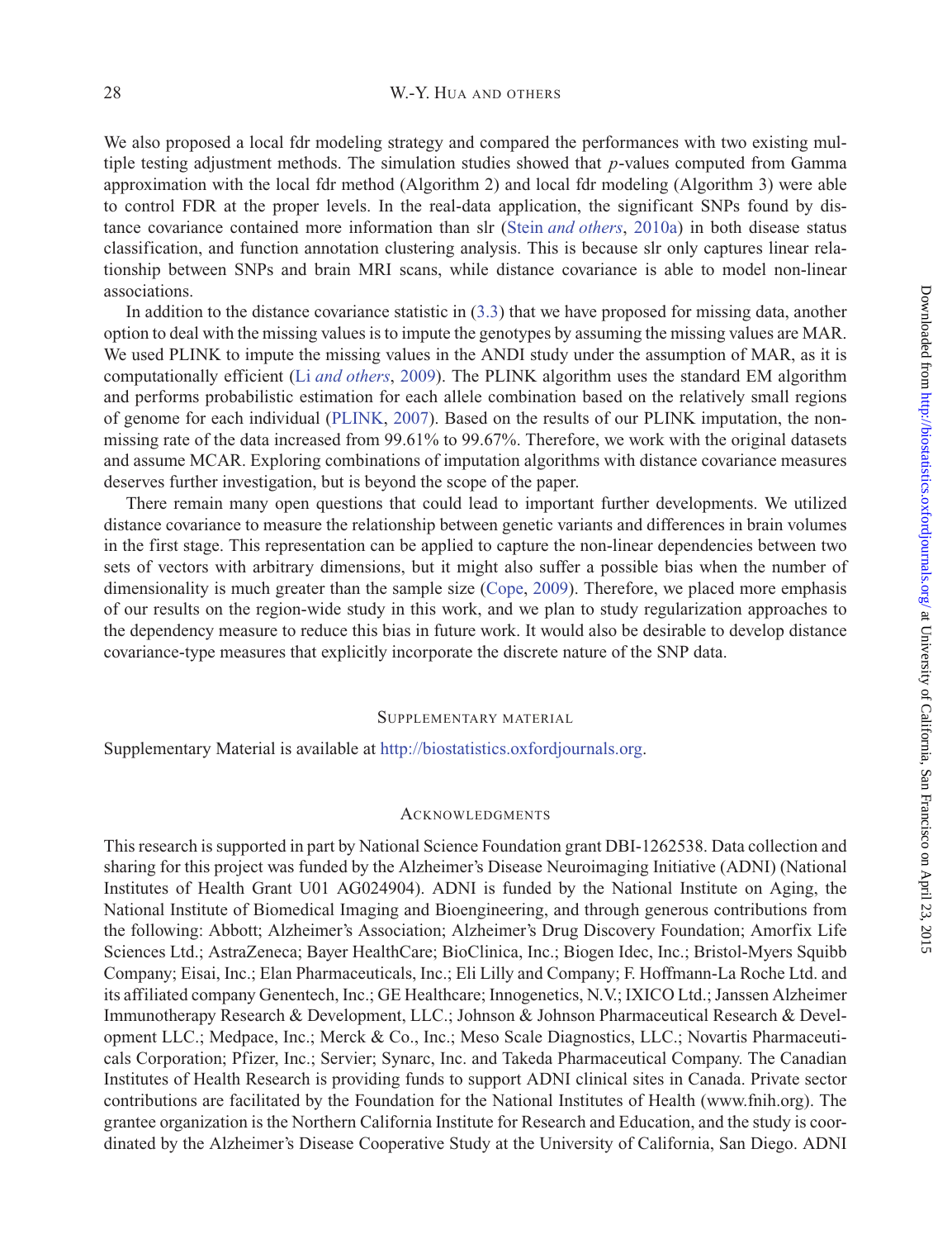data are disseminated by the Laboratory for Neuro Imaging at the University of California, Los Angeles. This research was also supported by NIH grants P30 AG010129 and K01 AG030514. *Conflict of Interest*: None declared.

#### **REFERENCES**

<span id="page-12-1"></span>ADNI. (2003). Alzheimer's disease neuroimaging initiative. [http://www.loni.ucla.edu/ADNI/.](http://www.loni.ucla.edu/ADNI/)

- <span id="page-12-2"></span>BENJAMINI, Y. AND HOCHBERG, Y. (1995). Controlling the false discovery rate: A practical and powerful approach to multiple testing. *Journal of the Royal Statistical Society Series B*, **57**, 289–300.
- <span id="page-12-13"></span>CHANG, C.-C. AND LIN, C.-J. (2011). LIBSVM: A library for support vector machines. *ACM Transactions on Intelligent Systems and Technology*, **2**, 27:1–27:27.
- <span id="page-12-16"></span>COPE, L. (2009). Discussion of: Brownian distance covariance. *The Annals of Applied Statistics*, **3**, 1279–1281.
- <span id="page-12-14"></span>DAVID. (2003). The database for annotation, visualization and integrated discovery (david), http://david. abcc.ncifcrf.gov/.
- <span id="page-12-4"></span>EFRON, B., STOREY, J. D. AND TIBSHIRANI, R. (2001a). Microarrays, empirical Bayes methods, and false discovery rates. *Genetic Epidemiology*, **23**, 70–86.
- <span id="page-12-3"></span>EFRON, B., TIBSHIRANI, R., STOREY, J. D. AND TUSHER, V. (2001b). Empirical bayes analysis of a microarray experiment. *Journal of the American Statistical Association*, **96**, 1151–1160.
- <span id="page-12-5"></span>FRISTON, K. J., FRITH, C. D., DOLAN, R. J., PRICE, C. J., ZEKI, S., ASHBURNER, J. T. AND PENNY, W. D. (2004). *Human Brain Function*. Academic Press.
- <span id="page-12-0"></span>FURNEY, S. J., SIMMONS, A., BREEN, G., PEDROSO, I., LUNNON, K., PROITSI, P., HODGES, A., POWELL, J., WAHLUND, L.-O., KIOSZEWAKA, I. *and others* (2010). Genome-wide association with MRI atrophy measures as a quantitative trait locus for Alzheimer's disease. *Molecular Psychiatry*, **16**, 1130–1138.
- <span id="page-12-12"></span>GRETTON, A., FUKUMIZU, K., TEO, C., SONG, L., SCHÖLKOPF, B. AND SMOLA, A. J. (2008). A kernel statistical test of independence. *Advances in Neural Information Processing Systems*.
- <span id="page-12-11"></span>HEITJAN, D. F. AND BASU, S. (1996). Distinguishing 'missing at random' and 'missing completely at random'. *The American Statistician*, **50**(3): 207–213.
- <span id="page-12-6"></span>JACK, C. R., BERNSTEIN, M. A., FOX, N. C., THOMPSON, P., ALEXANDER, G., HARVEY, D., BOROWSKI, B., BRITSON, P. J., WHITWELL, J. L., WARD, C. *and others*. (2008). The Alzheimer's disease neuroimaging initiative (ADNI): MRI methods. *Journal Magnetic Resonance Imaging*, **7**, 685–691.
- <span id="page-12-10"></span>JENKINSON, M., BANNISTER, P., BRADY, M. AND SMITH, S. (2002). Improved optimization for the robust and accurate linear registration and motion correction of brain images. *Neuroimage*, **17**, 825–841.
- <span id="page-12-9"></span>JENKINSON, M. AND SMITH, S. M. (2001). A global optimisation method for robust affine registration of brain images. *Medical Image Analysis*, **5**, 143–156.
- <span id="page-12-8"></span>LEOW, A. D., HUANG, S.-C., GENG, A., BECKER, J. T., DAVIS, S., TOGA, A. W. AND THOMPSON, P. M. (2005). Inverse consistent mapping in 3D deformable image registration: its construction and statistical properties. *Information Processing in Medical Imaging*, **3565**, 493–503.
- <span id="page-12-15"></span>LI, Y., WILLER, C., SANNAA, S. AND ABECASIS, G. (2009). Genotype imputation. *Annual Review of Genomics and Human Genetics*, **10**, 387–406.
- <span id="page-12-7"></span>MAZZIOTTA, J., TOGA, A., EVANS, A., FOX, P., LANCASTER, J., ZILLES, K., WOODS, R., PAUS, T., SIMPSON, G., PIKE, B., HOLMES, C. *and others*. (2001). A probabilistic atlas and reference system for the human brain: international consortium for brain mapping (ICNM). *Philosophical Transactions of the Royal Society of London - Series B, Biological Sciences*, **356**, 1293–1322.